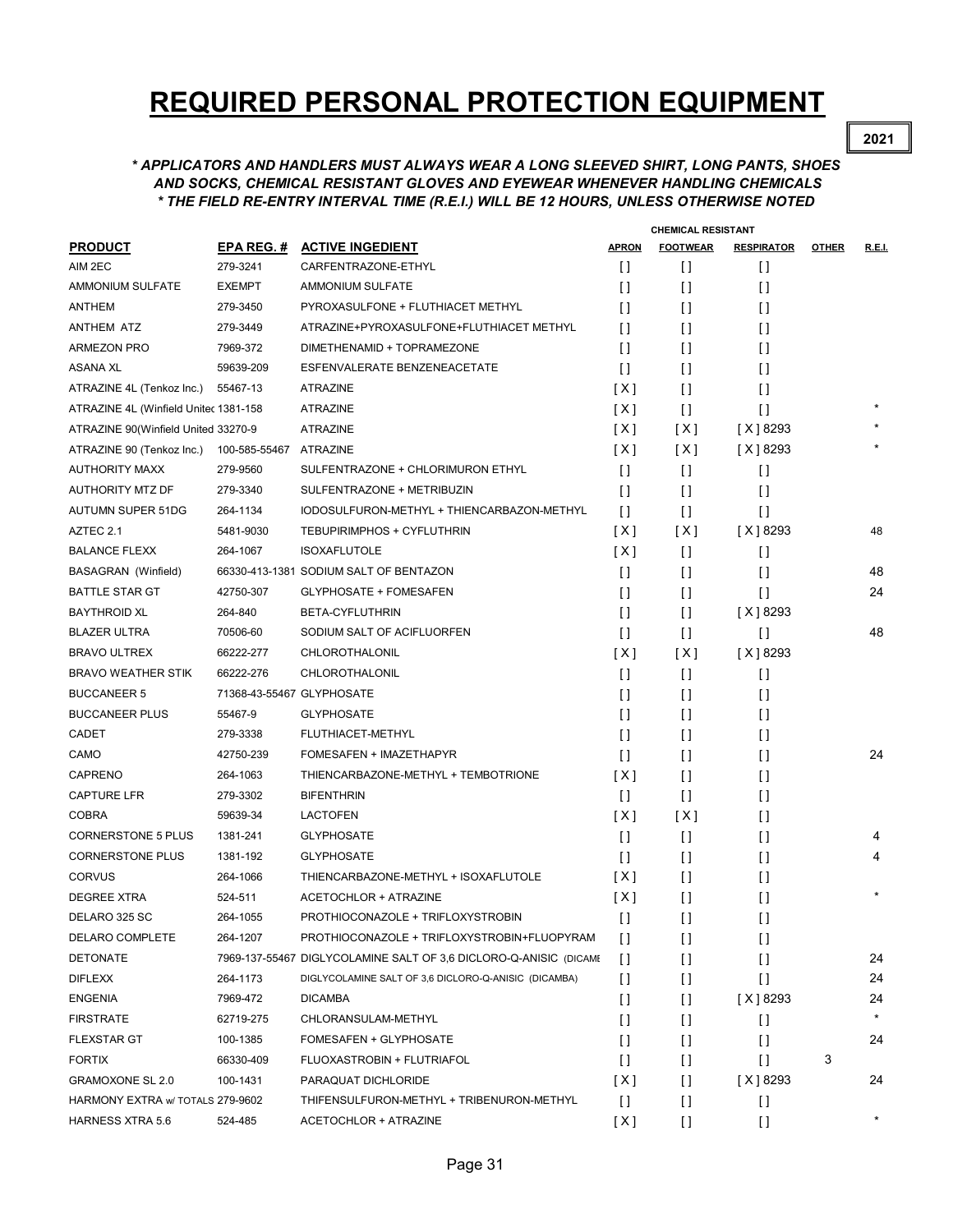## REQUIRED PERSONAL PROTECTION EQUIPMENT

### \* APPLICATORS AND HANDLERS MUST ALWAYS WEAR A LONG SLEEVED SHIRT, LONG PANTS, SHOES AND SOCKS, CHEMICAL RESISTANT GLOVES AND EYEWEAR WHENEVER HANDLING CHEMICALS \* THE FIELD RE-ENTRY INTERVAL TIME (R.E.I.) WILL BE 12 HOURS, UNLESS OTHERWISE NOTED MIRT, LONG PANTS, SHOES<br>R HANDLING CHEMICALS<br>ESS OTHERWISE NOTED<br>CHEMICAL RESISTANT

|                        |                  |                                                               | <b>CHEMICAL RESISTANT</b>              |                      |                      |              |               |  |
|------------------------|------------------|---------------------------------------------------------------|----------------------------------------|----------------------|----------------------|--------------|---------------|--|
| <b>PRODUCT</b>         | <b>EPA REG.#</b> | <b>ACTIVE INGEDIENT</b>                                       | <b>APRON</b>                           | <b>FOOTWEAR</b>      | <b>RESPIRATOR</b>    | <b>OTHER</b> | <b>R.E.I.</b> |  |
| <b>IMIDAN 70W</b>      | 10163-169        | <b>PHOSMET</b>                                                | [X]                                    | $\mathfrak l$        | [ X ] TC-23C         | 1            | 96            |  |
| <b>IMPACT</b>          | 5481-524         | <b>TOPRAMEZONE</b>                                            | $\lceil$                               | $\left[ \ \right]$   | $\lceil$             |              |               |  |
| <b>INTERLINE</b>       | 70506-310        | <b>GLUFOSINATE AMMONIUM</b>                                   | $[ \ ]$                                | $\lbrack \, \rbrack$ | $[ \ ]$              |              |               |  |
| <b>KARMEX DF</b>       | 66222-51         | <b>DIURON</b>                                                 | $\mathfrak{g}$                         | $\Box$               | $[X]$ 8293           |              |               |  |
| KOCIDE 3000 FUNGICIDE  | 91411-2-70051    | <b>COPPER HYDROXIDE</b>                                       | $[ \ ]$                                | $\Box$               | $\mathfrak l$        |              | 48            |  |
| <b>LAUDIS</b>          | 264-860          | <b>TEMBOTRIONE</b>                                            | $\lbrack$                              | $\lbrack \, \rbrack$ | $\lbrack \, \rbrack$ |              |               |  |
| <b>LEDGER</b>          | 100-1162-55467   | S-METOLACHLOR, METRIBUZIN                                     | $\Box$                                 | $\Box$               | $[ \ ]$              |              |               |  |
| LEVERAGE 360           | 264-1104         | IMIDACLOPRID + CYFLUTHRIN                                     | $\lceil$                               | $\lceil$             | $\Box$               |              |               |  |
| LIBERTY 280 SL         | 264-829          | <b>GLUFOSINATE AMMONIUM</b>                                   | [X]                                    | $\mathfrak{g}$       | $\lbrack \, \rbrack$ |              |               |  |
| <b>MALATHION 57 EC</b> | 34704-108        | <b>MALATHION</b>                                              | $\Box$                                 | $\Box$               | $\mathfrak{g}$       |              | $\star$       |  |
| MANZATE PRO-STICK      | 70506-234        | MANGANESE ETHYLENE BISDITHIOCARBAMATE+ZINC<br>(MANCOZEB)      | $\lceil$                               | $\Box$               | $\Box$               |              | 24            |  |
| <b>MCPA AMINE</b>      | 1381-104         | DIMETHYLAMINE SALT OF 2-METHYL-4-<br>CHLOROPHENOXYACETIC ACID | [X]                                    | $\Box$               | $[X]$ 8293           |              | 48            |  |
| <b>MUSTANG MAXX</b>    | 279-3426         | ZETA-CYPERMETHRIN                                             | $[ \ ]$                                | $\mathfrak l$ ]      | $\mathfrak{g}$       |              |               |  |
| <b>OUTLOOK</b>         | 7969-156         | <b>DIMETHENAMID-P</b>                                         | $\Box$                                 | $\Box$               | $[ \ ]$              |              |               |  |
| PRAMITOL 25E           | 66222-22         | <b>PROMETON</b>                                               | $\left[ \right]$                       | $\left[ \ \right]$   | $[ \ ]$              |              | 24            |  |
| <b>PREQUEL</b>         | 352-779          | RIMSULFURON + ISOXAFLUTOLE                                    | [X]                                    | $\left[ \ \right]$   | $\lceil$             |              |               |  |
| PROSARO 421 SC         | 264-862          | PROTHIOCONAZOLE + TEBUCONAZOLE                                | $\Box$                                 | $\Box$               | $\Box$               |              |               |  |
| QUELEX                 | 62719-661        | HALAUXIFEN METHYL + FLORASULAM                                | $\begin{array}{c} \square \end{array}$ | $\lbrack \, \rbrack$ | $\lbrack \, \rbrack$ |              |               |  |
| <b>RANGE STAR</b>      | 42780-55         | DICAMBA + 2,4-DICHLOROPHENOXYACETIC                           | [X]                                    | $\Box$               | $\mathfrak{g}$       |              | 48            |  |
| ROUNDUP POWERMAX       | 524-549          | <b>GLYPHOSATE</b>                                             | $\lbrack$                              | $\mathfrak{g}$       | $\lbrack \, \rbrack$ |              | 4             |  |
| <b>SHARPEN</b>         | 7969-278         | SAFLUFENACIL                                                  | $\mathfrak{g}$                         | $\mathfrak l$        | $\mathfrak{g}$       |              |               |  |
| SIMAZINE 4L            | 9779-296         | SIMAZINE                                                      | $\Box$                                 | $\Box$               | $\Box$               |              |               |  |
| SONIC                  | 62719-680        | SULFENTRAZONE + CLORAMSULAM-METHYL                            | $\lbrack$                              | $\mathfrak{g}$       | $\lbrack \, \rbrack$ |              |               |  |
| STRATEGO YLD           | 264-1093         | PROTHIOCONAZOLE + TRIFLOXYSTROBIN                             | $\mathfrak{g}$                         | $\mathfrak l$        | $[ \ ]$              |              |               |  |
| <b>TAVIUM</b>          | 100-1623         | DIGLYCOLAMINE SALT OF DICAMBA+S-METOLACHLOR                   | $\lceil$                               | $\Box$               | $\Box$               |              | 24            |  |
| <b>THUNDER MASTER</b>  | 42750-147        | GLYPHOSATE + IMAZETHAPYR                                      | $\lbrack$                              | $\mathfrak{g}$       | $[ \ ]$              |              | 48            |  |
| <b>TOPGAURD</b>        | 279-3557         | <b>FLUTRIAFOL</b>                                             | $\left[ \right]$                       | $\Box$               | $[ \ ]$              |              |               |  |
| <b>TOPGUARD EQ</b>     | 279-3596         | FLUTRIAFOL + AZOXYSTROBIN                                     | $\Box$                                 | $\Box$               | $\Box$               |              |               |  |
| <b>VERDICT</b>         | 7969-279         | SAFLUFENACIL + DIMETHENAMID-P                                 | $\mathfrak{g}$                         | $\mathfrak{g}$       | $\lbrack \, \rbrack$ |              |               |  |
| <b>VOLUNTEER</b>       | 42750-72-55467   | <b>CLETHODIM</b>                                              | $\mathfrak{g}$                         | $\mathfrak l$ ]      | $[ \ ]$              |              | 24            |  |
| <b>WARRANT</b>         | 524-591          | <b>ACETOCHLOR</b>                                             | $\Box$                                 | $\Box$               | $\Box$               |              |               |  |
| <b>WARRANT ULTRA</b>   | 524-620          | ACETOCHLOR + FOMESAFEN                                        | $\lbrack$                              | $\left[ \ \right]$   | $[ \ ]$              |              | $24*$         |  |
| WARRIOR II with ZT     | 100-1295         | LAMBDA-CYHALOTHRIN                                            | $\Box$                                 | $\Box$               | $\Box$               |              | 24            |  |
| WEEDMASTER             | 71368-34         | DICAMBA + 2,4-DICHLOROPHENOXYACETIC                           | [X]                                    | [X]                  | $\Box$               |              | 48            |  |
| <b>XTENDIMAX</b>       | 264-1210         | DIGLYCOLAMINE SALT OF DICAMBA                                 | $[ \ ]$                                | [X]                  | $\lbrack \, \rbrack$ |              | 24            |  |
| XYWAY LFR              | 279-9658         | <b>FLUTRIAFOL</b>                                             | $\mathfrak{g}$                         | $\lceil$             | $\left[ \ \right]$   |              |               |  |
| <b>ZIDUA PRO</b>       | 7969-365         | PYROXASULFONE+IMAZETHAPYR+SAFLUFENACIL                        | [ ]                                    | $\lceil$ $\rceil$    | $\lceil$             |              |               |  |

\* - R.E.I. EXCEPTION: If the product is soil injected or soil incorporated, the Worker Protection Standard under certain conditions, allows workers to re-enter the treated area early if there will be no contact with anything that has been treated. SEE LABEL.

\* - OTHER: 1- DUST MASK

2- FACE SHIELD

3- SEE LABEL FOR ADDITIONAL INFORMATION